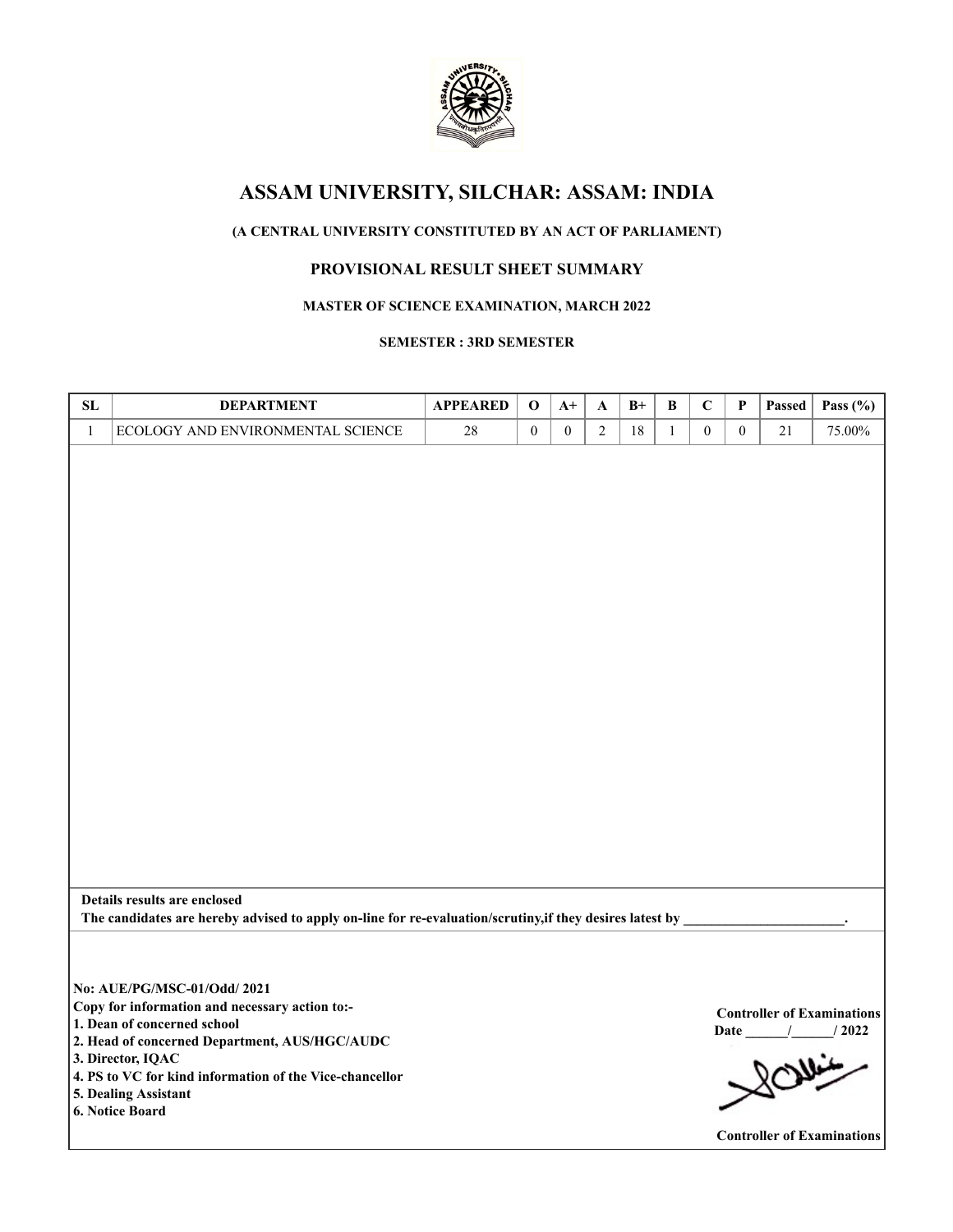

## **ASSAM UNIVERSITY, SILCHAR: ASSAM: INDIA**

## **(A CENTRAL UNIVERSITY CONSTITUTED BY AN ACT OF PARLIAMENT)**

#### **PROVISIONAL RESULT SHEET**

#### **MASTER OF SCIENCE EXAMINATION, APRIL 2022**

#### **DEPARTMENT : ECOLOGY AND ENVIRONMENTAL SCIENCE SEMESTER : 3RD SEMESTER**

| SL              | <b>ROLL</b> | NO.        | <b>SGPA</b>                       | <b>Letter Grade</b> | <b>COURSE(S) YET TO CLEAR</b>   |
|-----------------|-------------|------------|-----------------------------------|---------------------|---------------------------------|
| $\mathbf{1}$    | 032120      | 2011400057 | 6.84                              | $B+$                |                                 |
| $\overline{2}$  | 032120      | 2011400058 | 6.84                              | $B+$                |                                 |
| $\overline{3}$  | 032120      | 2011400059 | 6.66                              | $B+$                |                                 |
| $\overline{4}$  | 032120      | 2011400060 | 6.04                              | $B+$                |                                 |
| 5               | 032120      | 2011400061 | 6.00                              | $B+$                |                                 |
| 6               | 032120      | 2011400062 | 6.20                              | $B+$                |                                 |
| $7\phantom{.0}$ | 032120      | 2011400063 | $\overline{\phantom{a}}$          | $\mathbf F$         | ECGCC-303                       |
| 8               | 032120      | 2011400064 | 6.62                              | $B+$                |                                 |
| 9               | 032120      | 2011400065 | 6.28                              | $\mathrm{B}^{+}$    |                                 |
| 10              | 032120      | 2011400066 | 6.08                              | $B+$                |                                 |
| 11              | 032120      | 2011400067 |                                   | ${\bf F}$           | ECGCC-303                       |
| 12              | 032120      | 2011400068 | 6.10                              | $B+$                |                                 |
| 13              | 032120      | 2011400069 | 7.10                              | $\mathbf{A}$        |                                 |
| 14              | 032120      | 2011400070 | $\overline{\phantom{a}}$          | $\mathbf F$         | ECGCC-301, ECGCC-303, ECGCC-304 |
| 15              | 032120      | 2011400071 | 5.88                              | $\, {\bf B}$        |                                 |
| 16              | 032120      | 2011400072 | 6.82                              | $B+$                |                                 |
| 17              | 032120      | 2011400073 | 6.86                              | $B+$                |                                 |
| 18              | 032120      | 2011400074 | 6.66                              | $B+$                |                                 |
| 19              | 032120      | 2011400075 | $\overline{\phantom{a}}$          | ${\bf F}$           | ECGCC-303                       |
| 20              | 032120      | 2011400076 | $\overline{\phantom{a}}$          | $\mathbf F$         | ECGCC-303                       |
| 21              | 032120      | 2011400077 | $\hspace{0.05cm} \dashrightarrow$ | ${\bf F}$           | ECGCC-303                       |
| 22              | 032120      | 2011400078 | $\overline{\phantom{0}}$          | $\mathbf F$         | ECGCC-303, ECGCC-304            |
| 23              | 032120      | 2011400079 | 6.76                              | $\mathrm{B}^+$      |                                 |

**Letter Grade:**

**O = 9.00 - 10.00; A+ = 8.00 - 8.99; A = 7.00 - 7.99; B+ = 6.00 - 6.99; B = 5.50 - 5.99; C = 5.00 - 5.49; P = 4.00 - 4.99; F = 0.00; Ab = 0.00;**

 $\approx$ 

**Controller of Examinations**